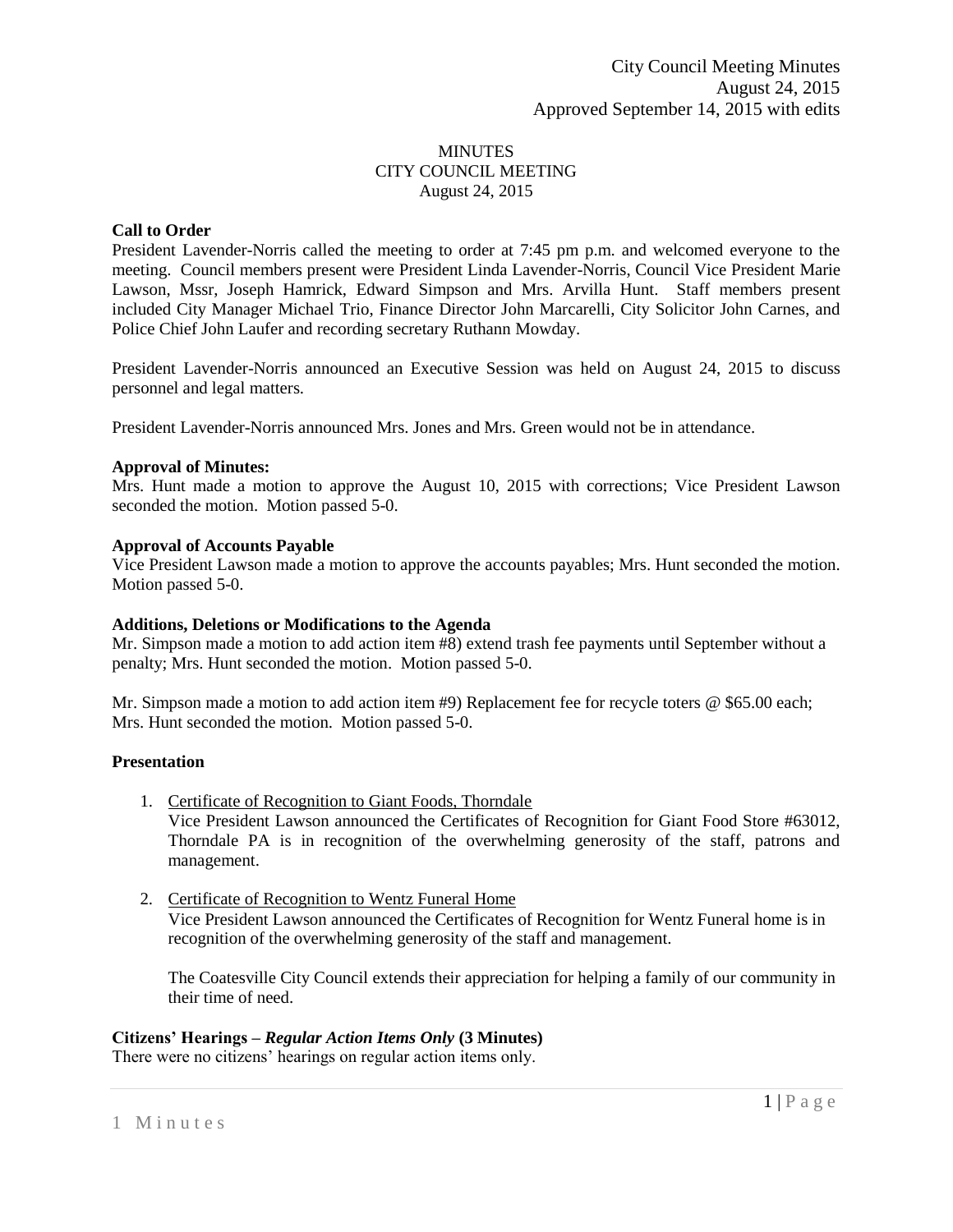Mr. Simpson made a motion to close citizens' hearings on regular action items only; Vice President Lawson seconded the motion. Motion passed 5-0.

## **Discussion Item**

1. Discuss Capital Financing – (Public Works Skid Loader lease)

Chief Laufer explained the current piece of equipment the City has will cost \$17,000 in repairs. The Public Works Department is asking for Skid Steer and Compact Track loader. The goal is to lease the vehicle for 5 years. The Lease payments would be \$1,000 a month. It would cost less in one year of lease fees than one repair that there is no guarantee it will fail again. Chief Laufer asked for the item to be placed on the 2016 budget but acquire the equipment in November. The first payment would not be until January 2016.

- 2. Discuss replacement cost of recycling totes Item added as an action item.
- 3. Discuss Vending on Main Street

President Lavender-Norris asked for a need to relax on the outside vendors on Lincoln Highway. There is currently no vending along Lincoln Highway. Mr. Simpson explained this is unfair to the current business owners. President Lavender-Norris explained the vendors will still be required to fill out an application and have it approved. Council asked staff to look further into the issue.

# **Regular Action Items**

1. Receive and consider Charles Pinchback for the Parks and recreation Advisory Board for the term 2014-2017 and Charles Thoman to the Zoning Hearing Board as an alternate for the term 2015- 2017

Mr. Hamrick made a motion to remove Charles Pinchback from the agenda and appoint Charles Thoman to the Zoning Hearing Board as an alternate for the term 2015-2017; Mrs. Hunt seconded the motion. Motion passed 5-0.

2. Receive and consider Second Reading and Adoption an Ordinance amending Chapter 108-1 "Fees" Subsection U. (9) for use of the Community Center to require minimum charge of \$200.00 for four hours of use (at \$50.00 per hour), \$75.00 for each additional hour of use, \$150 dollar security deposit (refundable if returned in same condition), and a \$25 application fee; additionally, a new section  $(1.1)$  is added imposing a penalty of \$25.00 for failure to pay in advance for any recreational use fee.

Mr. Simpson made a motion to approve the second reading and adoption and Ordinance amending Chapter 108-1 "Fees" Subsection U. (9) for use of the Community Center to require minimum charge of \$200.00 for four hours of use (at \$50.00 per hour), \$75.00 for each additional hour of use, \$150 dollar security deposit (refundable if returned in same condition), and a \$25 application fee; additionally, a new section (1.1) is added imposing a penalty of \$25.00 for failure to pay in advance for any recreational use fee; Vice President Lawson seconded the motion. Motion passed 5-0.

3. Receive and consider a Resolution – grant request from the City of Coatesville for Redevelopment Authority's Conveyance of title to real property at W. Lincoln Highway and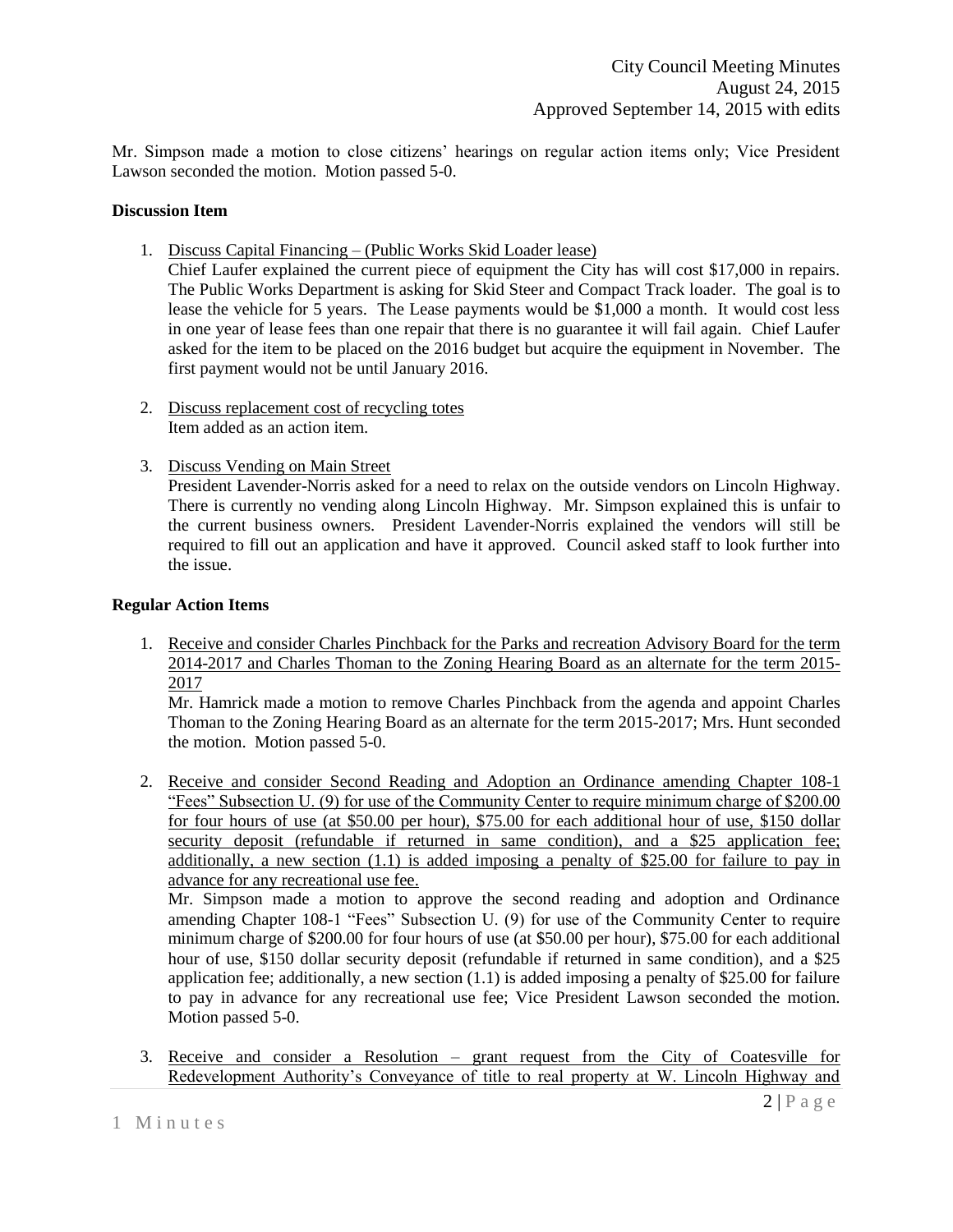Church Street, City of Coatesville (Chester County UPI#16-5-348) to the City of Coatesville for public use.

Mr. Simpson made a motion to accept the Resolution granting request from the City of Coatesville for Redevelopment Authority's Conveyance of title to real property at W. Lincoln Highway and Church Street, City of Coatesville (Chester County UPI#16-5-348) to the City of Coatesville for public use; Mrs. Hunt seconded the motion. Motion passed 5-0.

- 4. Receive and consider authorizing the City Manager to file a formal response to the RFP for the District Courts within the time frame set forth by the County Mrs. Hunt made a motion to authorize the City Manager to file a formal response to the RFP for the District Courts within the time frame set forth by the County; Vice President Lawson seconded the motion. Motion passed 5-0.
- 5. Receive and consider Johnson Controls, Inc. as the Energy Service Company (ESCO) in accordance with PA Act 39, 2010, "The Guaranteed Energy Savings Act" Vice President Lawson made a motion to approve a Resolution establishing Johnson Control as the Energy Service Company (ESCO) in accordance with PA Act 39, 2010, ,"The Guaranteed Energy Savings Act"based on a proposal received on August 7, 2015; Mr. Hamrick seconded the motion. Motion passed 5-0.
- 6. Receive and consider conditional offer of employment for two part-time Police Officers.

Mr. Carnes Turning now to the appointment of part-time patrol officers, the Civil Service Commission has provided us with the certified list ofapplicants for the appointment of Part time offices who have successfully completed the oral and written exams for appointment. The Third Class City Code requires that the Chief of Police nominate a candidate from among the three highest ranked applicants on the eligibility list. These appointments are for the position of part-time Patrol Officer withinthe Coatesville Police Department. Any candidate who is eligible for veterans' preference under the Third Class City Code , appearing on the list of three candidates must be selected. Candidates appointed tonight by council will be conditionally appointed subject to successful completion of a background check,medical and psychological evaluation.

The first list of three candidates for consideration by Council are ranked by score as follows:

# 1.**Jesse J, Emmons**

- 2.Michael J. Triolia, Jr.
- 3.Kevin M. Cosentino

From this list, Chief Laufer has nominated Jesse .T. Emmons for conditional appointment as a part-time Patrol Officer in the CityPolice Department.

Vice President Lawson moved that Jesse J. Emmons be appointed as a part-time Patrol Officer in the City Police Department subject to successful completion of a background check, physical and psychological examination; Mrs. Hunt seconded the motion.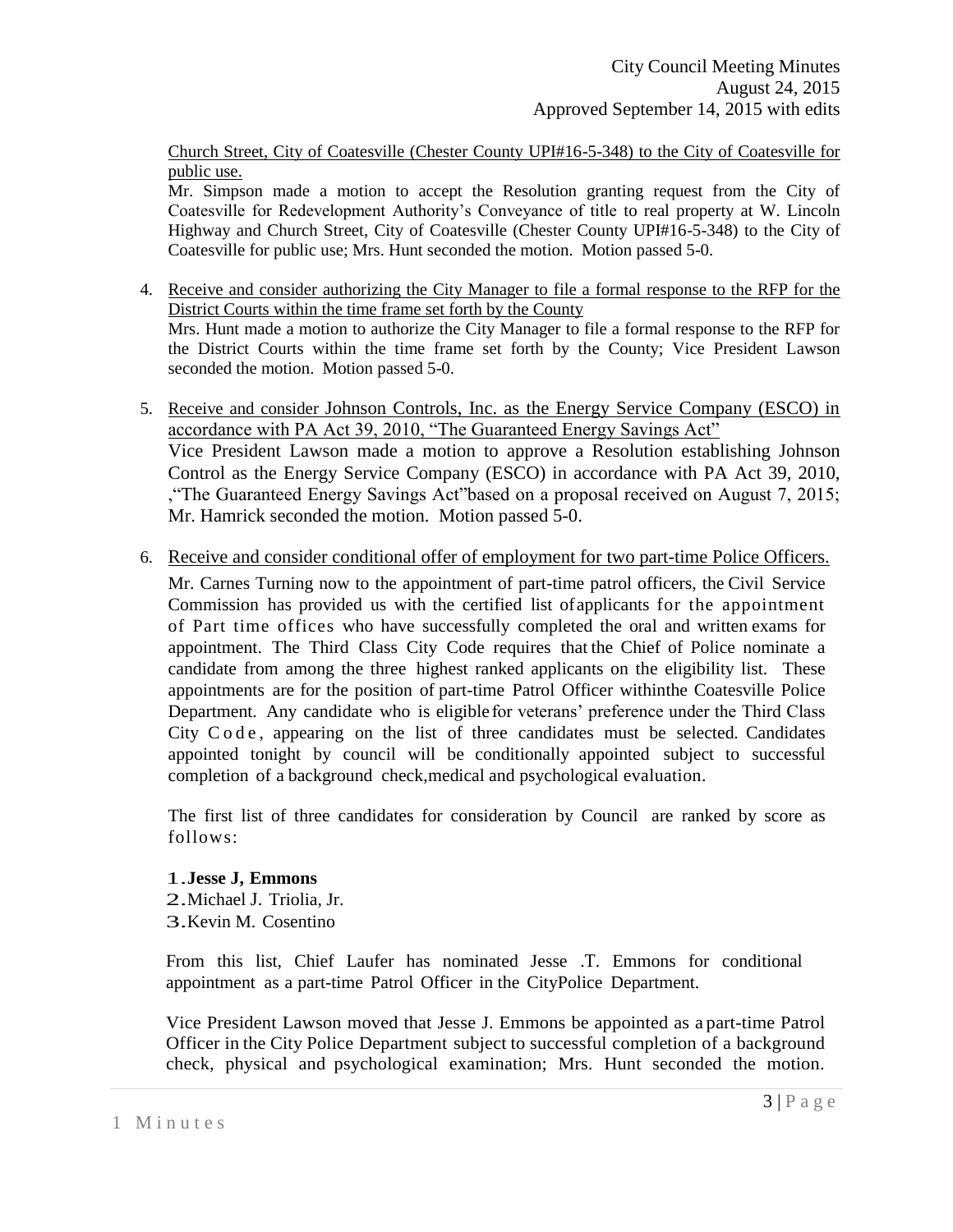Motion passed 5-0.

The motion carries and Jesse J. Emmons is appointed as a Patrol Officer on a part-time basis, subject to successful completion of a background check, medical and psychological exam

The second list of three candidates for consideration by Council are ranked by score as follows:

# **2. Michael J. Triolia Jr.**

- 3. Kevin M. Cosentino
- 4. Richard J. Howell

From this list, Chief Laufer has nominated Michael J. Triolia, Jr. for conditional appointment as a part-time Patrol Officer in the CityPolice Department.

Vice President Lawson moved that Michael J. Triolia. Jr. be appointed as a part-time Patrol Officer in the City Police Department subject to successful completion of a background check, physical and psychological examination; Mrs. Hunt seconded the motion. Motion passed 5-0.

The motion carries and Michael J. Triolia, Jr is appointed as a Patrol Officer on a parttime basis, subject to successful completion of a background check, medical and psychological exam

- 7. Receive and consider request for waiver of trash liens for property located at 821 Madison Street Mrs. Hunt made a motion to consider a request for waiver of trash liens for property located at 821 Madison Street; Vice President Lawson seconded the motion. Motion failed 0-5 with all present members dissenting.
- 8. Receive and consider extending grace period trash fees before penalty Mrs. Hunt made a motion to extend the grace period for the trash fee until September 20, 2015; Vice President Lawson seconded the motion. Motion passed 5-0.
- 9. Receive and consider Resolution establishing the cost of replacement recycling containers at sixty five (\$65.00) dollars per container Vice President Lawson made a motion to approve a Resolution establishing the cost of replacement recycling containers at sixty five (\$65.00) dollars per container; Mrs. Hunt seconded the motion. Motion passed 5-0.

# **Solicitors Report**

Mr. Carnes announced the Family Dollar Store project will be ready for final action at the first meeting in September.

The City solicitor has coordinated on behalf of the City with the RDA solicitor to obtain control of the G.O. Carlson property at Church Street and Lincoln Highway and has assisted in the City's action to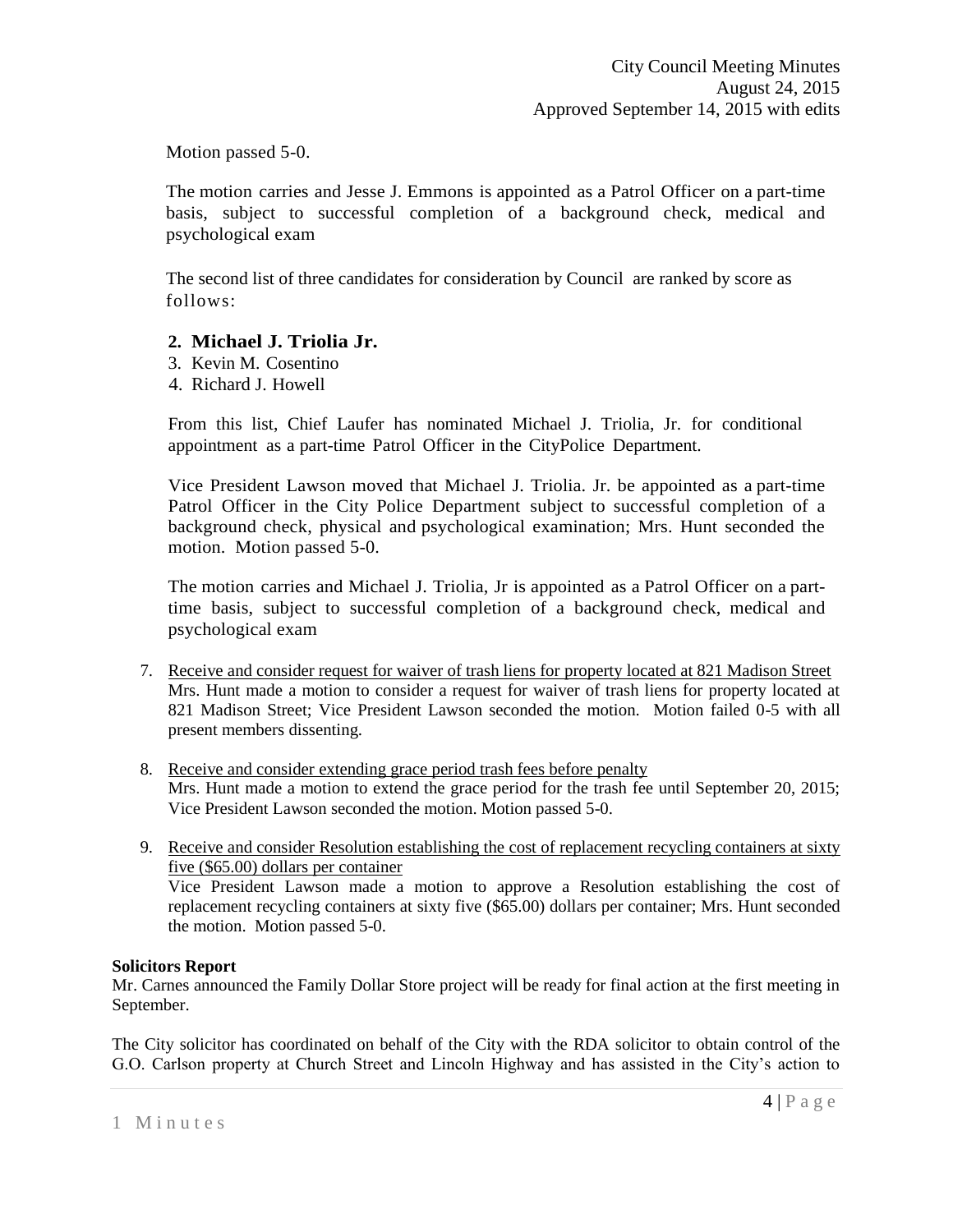respond to an RFP from the County (to build two district courts for lease by the County) thereby improving the area and providing benefits to the City of Coatesville and its citizens.

#### **City Manager's Report**

Mr. Trio announced he met with all the Department heads/managers to review the current conditions and moral of the personnel. In general the staff is eager to work to improve services and he is encouraging an open door policy for suggestions and improvements.

The departmental budget worksheets have been received and are being reviewed. There is a review of the department need and proposals for the 2016 budget, continuing to refine the base lines and integrate tax and pension allocations as they are received by the State.

A meeting was held with Legend properties with the representatives of RDA, State of PA and Representative Harry Lewis, Council President Linda Lavender-Norris and the City Manager.

Mr. Trio announced he has initiated various building clean up and aesthetic projects around City Hall. Serious operational issues have been identified by the Police and the Public Works Department relative to the future operation of the Ash Park Pool in 2016.

The Codes Department are working with Mr. Trio to review various compliance issues as they arise and will be reviewing staff and permit procedures going forward.

Council asked for the money from the Family Dollar Store is earmarked for recreation use (water features).

# **Citizens' Hearings –** *Non-Agenda Items Only* **(3 Minutes)**

## Jarrett Jackson

Mr. Jackson submitted a Halloween Parade Special Event application from the Parks and Recreation Advisory Board and Parks and Recreation Commission. Council explained Mr. Jackson will need permission from PennDot to close Lincoln Highway.

# Tanya Wood

Mrs. Wood asked for the grates on Charles Street to be cleaned out. She voiced her concerns regarding 216 and 224 Charles Street. The properties at one time were condemned, they pulled the papers down and now have people moved in.

#### Elaine Richmond

Ms. Richmond announced that she did not receive her trash statement. She asked for a waiver of the late fees. Council explained there is a grace period until September 20, 2015.

#### Dave DeSimone

Mr. DeSimone thanked City Council, everything is moving beautifully in the City. He voiced his concerns regarding business owners cleaning up around their businesses. He is interested in forming a beautification Committee.

#### Claudia McMillan

Ms. McMillan voiced her concerns regarding a neighboring property.